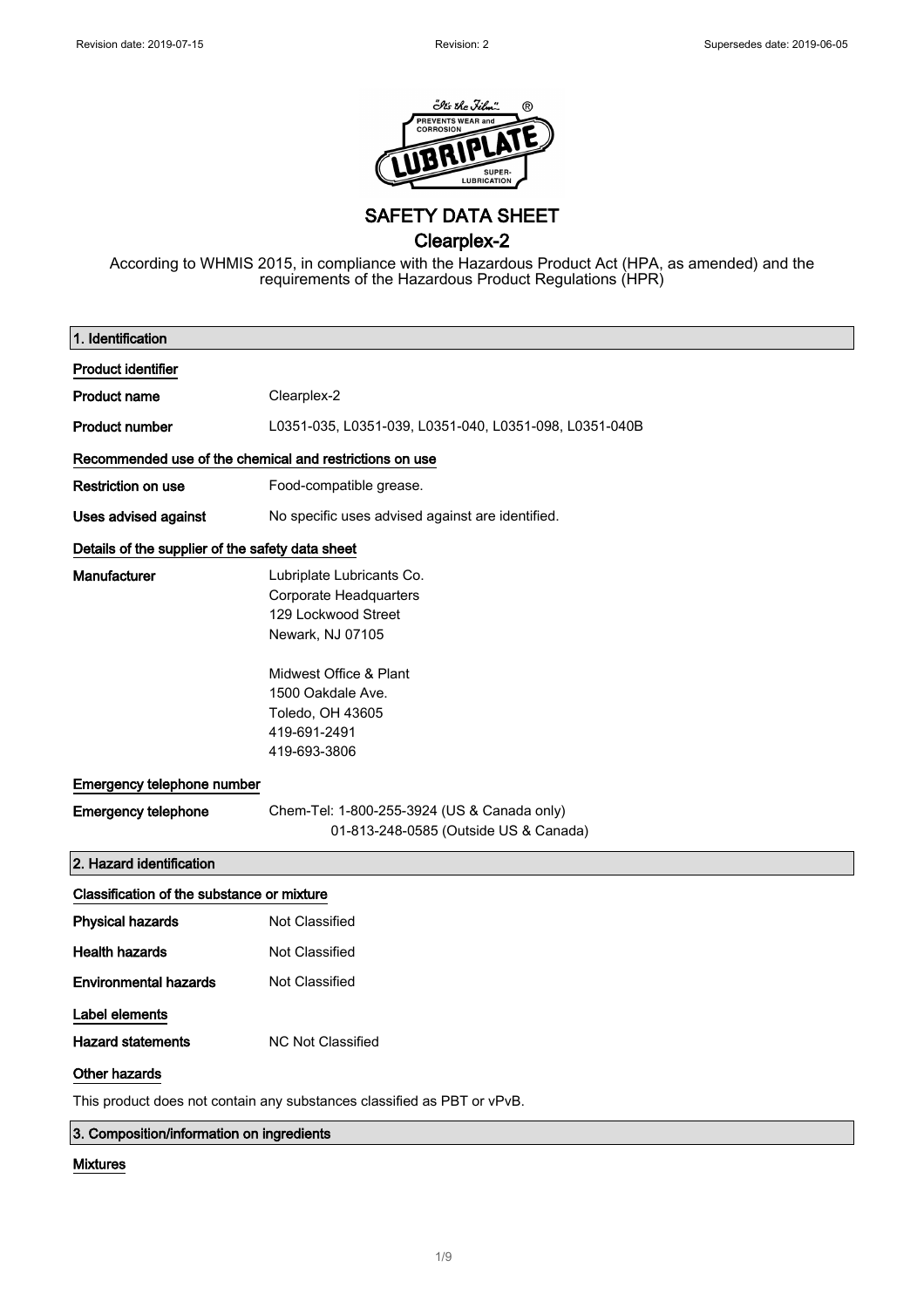| White mineral oil (petroleum)<br>CAS number: 8042-47-5 | 60-100%                                                                                                                                                                                                                                                                                                                                                                                                                                                                                         |
|--------------------------------------------------------|-------------------------------------------------------------------------------------------------------------------------------------------------------------------------------------------------------------------------------------------------------------------------------------------------------------------------------------------------------------------------------------------------------------------------------------------------------------------------------------------------|
| Classification<br>Not Classified                       |                                                                                                                                                                                                                                                                                                                                                                                                                                                                                                 |
|                                                        | The full text for all hazard statements is displayed in Section 16.                                                                                                                                                                                                                                                                                                                                                                                                                             |
| <b>Composition comments</b>                            | * The exact percentage withheld as a trade secret in accordance with 29 CFR 1910.1200.                                                                                                                                                                                                                                                                                                                                                                                                          |
| 4. First-aid measures                                  |                                                                                                                                                                                                                                                                                                                                                                                                                                                                                                 |
| Description of first aid measures                      |                                                                                                                                                                                                                                                                                                                                                                                                                                                                                                 |
| General information                                    | Get medical attention if any discomfort continues. Show this Safety Data Sheet to the medical<br>personnel.                                                                                                                                                                                                                                                                                                                                                                                     |
| Inhalation                                             | Move affected person to fresh air and keep warm and at rest in a position comfortable for<br>breathing. Maintain an open airway. Loosen tight clothing such as collar, tie or belt.                                                                                                                                                                                                                                                                                                             |
| Ingestion                                              | Rinse mouth thoroughly with water. Remove any dentures. Give a few small glasses of water<br>or milk to drink. Stop if the affected person feels sick as vomiting may be dangerous. Do not<br>induce vomiting unless under the direction of medical personnel. If vomiting occurs, the head<br>should be kept low so that vomit does not enter the lungs. Never give anything by mouth to an<br>unconscious person. Maintain an open airway. Loosen tight clothing such as collar, tie or belt. |
| <b>Skin contact</b>                                    | Remove affected person from source of contamination. Rinse immediately with plenty of<br>water.                                                                                                                                                                                                                                                                                                                                                                                                 |
| Eye contact                                            | Rinse immediately with plenty of water. Remove any contact lenses and open eyelids wide<br>apart. Continue to rinse for at least 10 minutes.                                                                                                                                                                                                                                                                                                                                                    |
| <b>Protection of first aiders</b>                      | First aid personnel should wear appropriate protective equipment during any rescue.                                                                                                                                                                                                                                                                                                                                                                                                             |
|                                                        | Most important symptoms and effects, both acute and delayed                                                                                                                                                                                                                                                                                                                                                                                                                                     |
| General information                                    | See Section 11 for additional information on health hazards. The severity of the symptoms<br>described will vary dependent on the concentration and the length of exposure.                                                                                                                                                                                                                                                                                                                     |
| Inhalation                                             | No specific symptoms known.                                                                                                                                                                                                                                                                                                                                                                                                                                                                     |
| Ingestion                                              | May cause discomfort if swallowed. May cause stomach pain or vomiting.                                                                                                                                                                                                                                                                                                                                                                                                                          |
| Skin contact                                           | Prolonged contact may cause dryness of the skin.                                                                                                                                                                                                                                                                                                                                                                                                                                                |
| Eye contact                                            | No specific symptoms known. May be slightly irritating to eyes.                                                                                                                                                                                                                                                                                                                                                                                                                                 |
|                                                        | Indication of any immediate medical attention and special treatment needed                                                                                                                                                                                                                                                                                                                                                                                                                      |
| Notes for the doctor                                   | Treat symptomatically.                                                                                                                                                                                                                                                                                                                                                                                                                                                                          |
| <b>Specific treatments</b>                             | No special treatment required.                                                                                                                                                                                                                                                                                                                                                                                                                                                                  |
| 5. Fire-fighting measures                              |                                                                                                                                                                                                                                                                                                                                                                                                                                                                                                 |
| <b>Extinguishing media</b>                             |                                                                                                                                                                                                                                                                                                                                                                                                                                                                                                 |
| Suitable extinguishing media                           | The product is not flammable. Extinguish with alcohol-resistant foam, carbon dioxide, dry<br>powder or water fog. Use fire-extinguishing media suitable for the surrounding fire.                                                                                                                                                                                                                                                                                                               |
| Unsuitable extinguishing<br>media                      | Do not use water jet as an extinguisher, as this will spread the fire.                                                                                                                                                                                                                                                                                                                                                                                                                          |
| Specific hazards arising from the hazardous product    |                                                                                                                                                                                                                                                                                                                                                                                                                                                                                                 |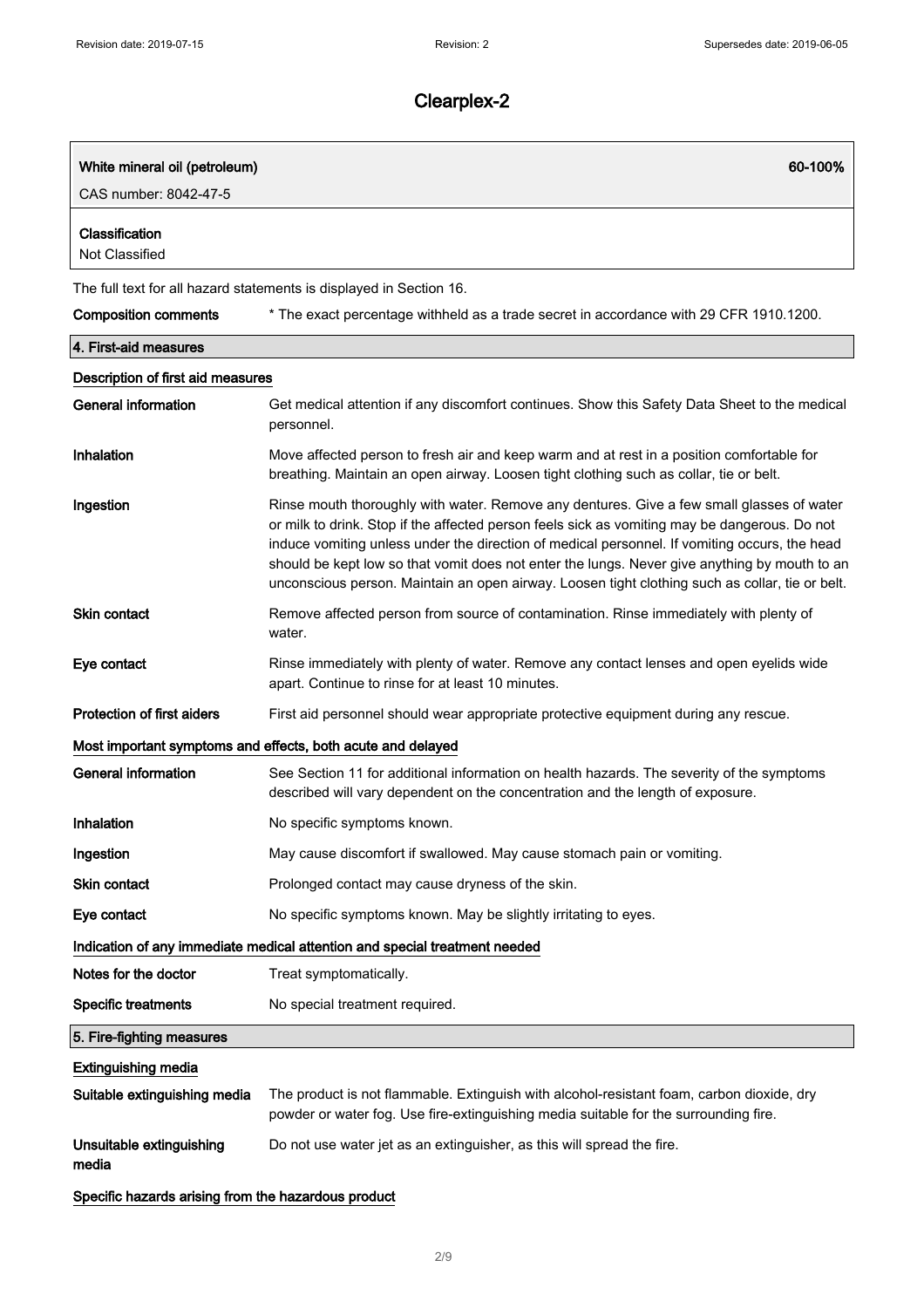| Specific hazards                                             | None known.                                                                                                                                                                                                                                                                                                                                                                                                                                                                                                                                                                                                               |
|--------------------------------------------------------------|---------------------------------------------------------------------------------------------------------------------------------------------------------------------------------------------------------------------------------------------------------------------------------------------------------------------------------------------------------------------------------------------------------------------------------------------------------------------------------------------------------------------------------------------------------------------------------------------------------------------------|
| <b>Hazardous combustion</b><br>products                      | Thermal decomposition or combustion products may include the following substances:<br>Harmful gases or vapours.                                                                                                                                                                                                                                                                                                                                                                                                                                                                                                           |
| Advice for firefighters                                      |                                                                                                                                                                                                                                                                                                                                                                                                                                                                                                                                                                                                                           |
| Protective actions during<br>firefighting                    | Avoid breathing fire gases or vapours. Evacuate area. Cool containers exposed to heat with<br>water spray and remove them from the fire area if it can be done without risk. Cool containers<br>exposed to flames with water until well after the fire is out. Control run-off water by containing<br>and keeping it out of sewers and watercourses. If risk of water pollution occurs, notify<br>appropriate authorities.                                                                                                                                                                                                |
| Special protective equipment<br>for firefighters             | Wear positive-pressure self-contained breathing apparatus (SCBA) and appropriate protective<br>clothing. Firefighter's clothing that provides a basic level of protection during chemical<br>incidents is defined by the Canada Occupational Health and Safety Regulations, by provincial<br>guidelines on occupational health and safety or by NFPA standards if applicable.                                                                                                                                                                                                                                             |
| 6. Accidental release measures                               |                                                                                                                                                                                                                                                                                                                                                                                                                                                                                                                                                                                                                           |
|                                                              | Personal precautions, protective equipment and emergency procedures                                                                                                                                                                                                                                                                                                                                                                                                                                                                                                                                                       |
| <b>Personal precautions</b>                                  | No action shall be taken without appropriate training or involving any personal risk. Keep<br>unnecessary and unprotected personnel away from the spillage. Wear protective clothing as<br>described in Section 8 of this safety data sheet. Follow precautions for safe handling<br>described in this safety data sheet. Wash thoroughly after dealing with a spillage.                                                                                                                                                                                                                                                  |
| <b>Environmental precautions</b>                             |                                                                                                                                                                                                                                                                                                                                                                                                                                                                                                                                                                                                                           |
| <b>Environmental precautions</b>                             | Avoid discharge to the aquatic environment. Large Spillages: Inform the relevant authorities if<br>environmental pollution occurs (sewers, waterways, soil or air).                                                                                                                                                                                                                                                                                                                                                                                                                                                       |
| Methods and material for containment and cleaning up         |                                                                                                                                                                                                                                                                                                                                                                                                                                                                                                                                                                                                                           |
| Methods for cleaning up                                      | Wear protective clothing as described in Section 8 of this safety data sheet. Clear up spills<br>immediately and dispose of waste safely. Reuse or recycle products wherever possible.<br>Approach the spillage from upwind. Collect spillage with a shovel and broom, or similar and<br>reuse, if possible. Collect and place in suitable waste disposal containers and seal securely.<br>Flush contaminated area with plenty of water. Wash thoroughly after dealing with a spillage.<br>Dispose of waste to licensed waste disposal site in accordance with the requirements of the<br>local Waste Disposal Authority. |
| Reference to other sections                                  |                                                                                                                                                                                                                                                                                                                                                                                                                                                                                                                                                                                                                           |
| Reference to other sections                                  | For personal protection, see Section 8. For waste disposal, see Section 13.                                                                                                                                                                                                                                                                                                                                                                                                                                                                                                                                               |
| 7. Handling and storage                                      |                                                                                                                                                                                                                                                                                                                                                                                                                                                                                                                                                                                                                           |
| Precautions for safe handling                                |                                                                                                                                                                                                                                                                                                                                                                                                                                                                                                                                                                                                                           |
| Usage precautions                                            | Read and follow manufacturer's recommendations. Wear protective clothing as described in<br>Section 8 of this safety data sheet. Keep away from food, drink and animal feeding stuffs.<br>Keep container tightly sealed when not in use.                                                                                                                                                                                                                                                                                                                                                                                  |
| Advice on general<br>occupational hygiene                    | Wash promptly if skin becomes contaminated. Take off contaminated clothing. Wash<br>contaminated clothing before reuse. Do not eat, drink or smoke when using this product.<br>Wash at the end of each work shift and before eating, smoking and using the toilet. Change<br>work clothing daily before leaving workplace.                                                                                                                                                                                                                                                                                                |
| Conditions for safe storage, including any incompatibilities |                                                                                                                                                                                                                                                                                                                                                                                                                                                                                                                                                                                                                           |
| <b>Storage precautions</b>                                   | Store away from incompatible materials (see Section 10). Store in accordance with local<br>regulations.                                                                                                                                                                                                                                                                                                                                                                                                                                                                                                                   |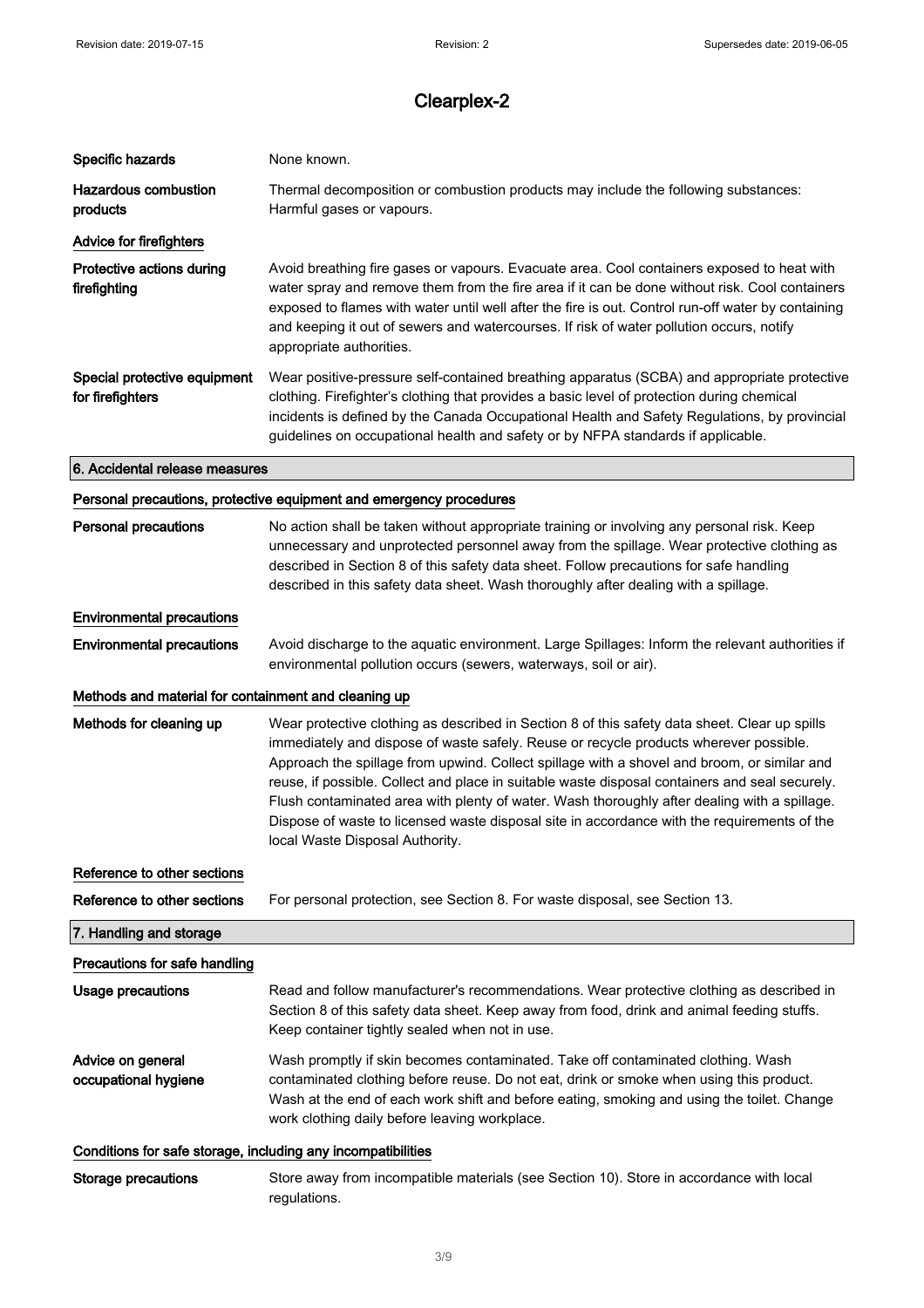Storage class Chemical storage.

Specific end use(s)

Specific end use(s) The identified uses for this product are detailed in Section 1.

### 8. Exposure controls/Personal protection

#### Control parameters

### Occupational exposure limits

### White mineral oil (petroleum)

Mineral oil, excluding metal working fluids (pure, highly and severely refined)

### 2,6-Di-tert-butyl-4-methylphenol

Long-term exposure limit (8-hour TWA): ACGIH 2 mg/m<sup>3</sup> inhalable fraction and vapor A4

ACGIH = American Conference of Governmental Industrial Hygienists. A4 = Not Classifiable as a Human Carcinogen.

### Exposure controls

### Protective equipment



| Appropriate engineering<br>controls       | Provide adequate ventilation. Good general ventilation should be adequate to control worker<br>exposure to airborne contaminants.                                                                                                                                                                                                                                                                                                                                                                                                                                                                                                                                                                                                                                                                                    |
|-------------------------------------------|----------------------------------------------------------------------------------------------------------------------------------------------------------------------------------------------------------------------------------------------------------------------------------------------------------------------------------------------------------------------------------------------------------------------------------------------------------------------------------------------------------------------------------------------------------------------------------------------------------------------------------------------------------------------------------------------------------------------------------------------------------------------------------------------------------------------|
| Eye/face protection                       | Eyewear complying with an approved standard should be worn if a risk assessment indicates<br>eye contact is possible. Personal protective equipment for eye and face protection should<br>comply with the Canadian regulation on health and safety at work, SOR/86-304, Part XII<br>(12.6), and any relevant provincial regulation relating to health and safety at work. No specific<br>eye protection required during normal use.                                                                                                                                                                                                                                                                                                                                                                                  |
| Hand protection                           | Chemical-resistant, impervious gloves complying with an approved standard should be worn if<br>a risk assessment indicates skin contact is possible. The most suitable glove should be<br>chosen in consultation with the glove supplier/manufacturer, who can provide information<br>about the breakthrough time of the glove material. To protect hands from chemicals, gloves<br>should comply with the Canadian regulation on health and safety at work, SOR/86-304, Part<br>XII (12.9), and any relevant provincial regulation relating to health and safety at work.<br>Considering the data specified by the glove manufacturer, check during use that the gloves<br>are retaining their protective properties and change them as soon as any deterioration is<br>detected. Frequent changes are recommended. |
| Other skin and body<br>protection         | Appropriate footwear and additional protective clothing complying with an approved standard<br>should be worn if a risk assessment indicates skin contamination is possible.                                                                                                                                                                                                                                                                                                                                                                                                                                                                                                                                                                                                                                         |
| Hygiene measures                          | Provide eyewash station and safety shower. Contaminated work clothing should not be<br>allowed out of the workplace. Wash contaminated clothing before reuse. Clean equipment<br>and the work area every day. Good personal hygiene procedures should be implemented.<br>Wash at the end of each work shift and before eating, smoking and using the toilet. When<br>using do not eat, drink or smoke.                                                                                                                                                                                                                                                                                                                                                                                                               |
| <b>Respiratory protection</b>             | Respiratory protection complying with an approved standard should be worn if a risk<br>assessment indicates inhalation of contaminants is possible. Provide adequate ventilation.<br>Large Spillages: If ventilation is inadequate, suitable respiratory protection must be worn.                                                                                                                                                                                                                                                                                                                                                                                                                                                                                                                                    |
| <b>Environmental exposure</b><br>controls | Not regarded as dangerous for the environment.                                                                                                                                                                                                                                                                                                                                                                                                                                                                                                                                                                                                                                                                                                                                                                       |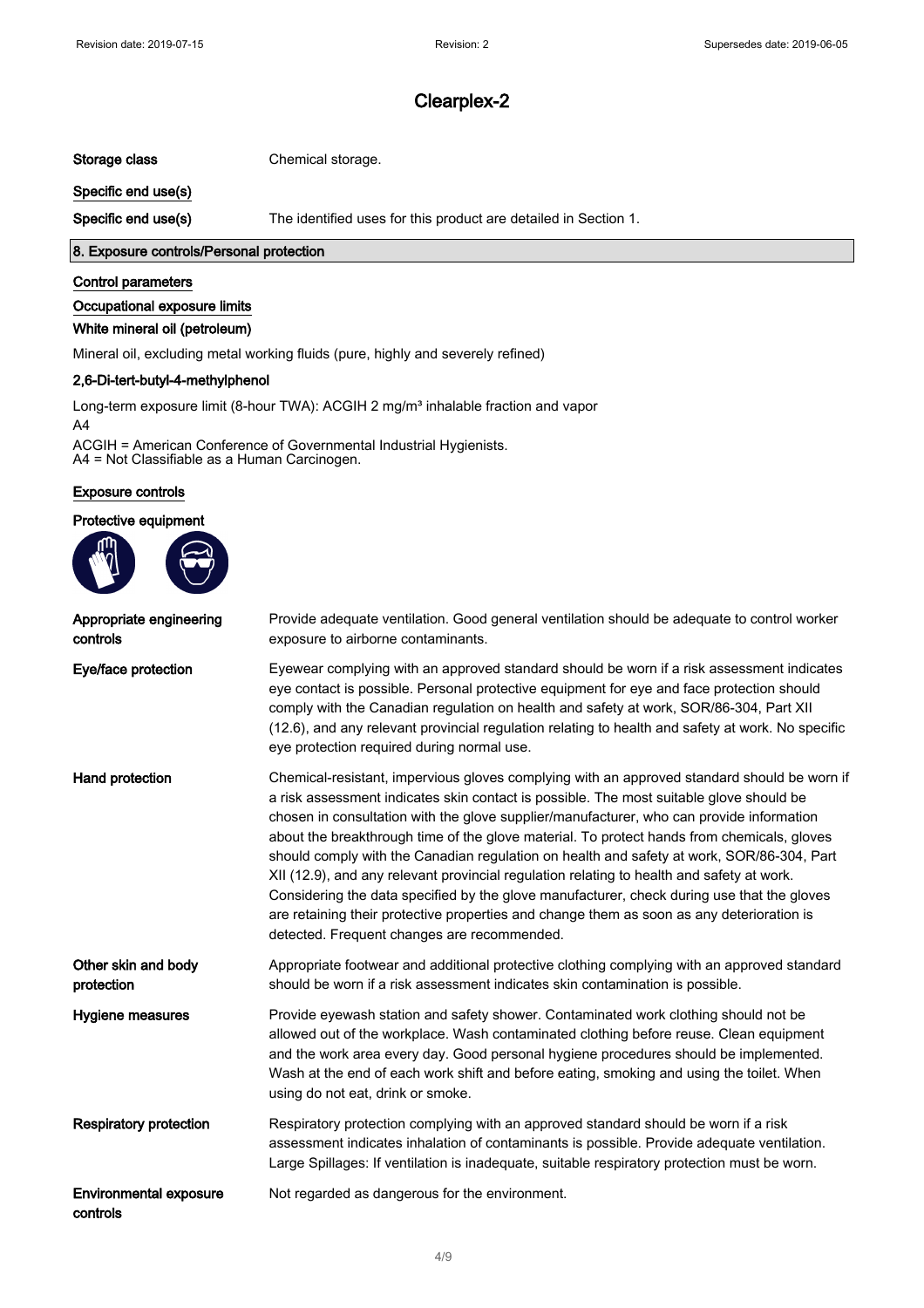| 9. Physical and chemical properties                   |                                                                                                                                                                         |  |  |
|-------------------------------------------------------|-------------------------------------------------------------------------------------------------------------------------------------------------------------------------|--|--|
| Information on basic physical and chemical properties |                                                                                                                                                                         |  |  |
| Appearance                                            | Solid.                                                                                                                                                                  |  |  |
| Colour                                                | Translucent                                                                                                                                                             |  |  |
| Odour                                                 | Mild.                                                                                                                                                                   |  |  |
| <b>Odour threshold</b>                                | Not available.                                                                                                                                                          |  |  |
| pH                                                    | Not available.                                                                                                                                                          |  |  |
| <b>Melting point</b>                                  | Not available.                                                                                                                                                          |  |  |
| Initial boiling point and range                       | >288°C (>550.4°F)                                                                                                                                                       |  |  |
| Flash point                                           | > 238°C/460.4°F Cleveland open cup.                                                                                                                                     |  |  |
| <b>Evaporation rate</b>                               | $< 0.01$ (butyl acetate = 1)                                                                                                                                            |  |  |
| Upper/lower flammability or<br>explosive limits       | Not available.                                                                                                                                                          |  |  |
| Vapour pressure                                       | <0.0013 kPa @ 25°C                                                                                                                                                      |  |  |
| Vapour density                                        | > 5                                                                                                                                                                     |  |  |
| <b>Relative density</b>                               | 0.98                                                                                                                                                                    |  |  |
| Solubility(ies)                                       | Insoluble in water.                                                                                                                                                     |  |  |
| <b>Partition coefficient</b>                          | Not available.                                                                                                                                                          |  |  |
| Auto-ignition temperature                             | Not available.                                                                                                                                                          |  |  |
| <b>Decomposition Temperature</b>                      | Not available.                                                                                                                                                          |  |  |
| <b>Viscosity</b>                                      | Not available.                                                                                                                                                          |  |  |
| <b>Explosive properties</b>                           | Not applicable.                                                                                                                                                         |  |  |
| <b>Oxidising properties</b>                           | Not available.                                                                                                                                                          |  |  |
| Other information                                     | None.                                                                                                                                                                   |  |  |
| 10. Stability and reactivity                          |                                                                                                                                                                         |  |  |
| Reactivity                                            | See the other subsections of this section for further details.                                                                                                          |  |  |
| <b>Stability</b>                                      | Stable at normal ambient temperatures and when used as recommended. Stable under the<br>prescribed storage conditions.                                                  |  |  |
| Possibility of hazardous<br>reactions                 | No potentially hazardous reactions known.                                                                                                                               |  |  |
| Conditions to avoid                                   | There are no known conditions that are likely to result in a hazardous situation.                                                                                       |  |  |
| Materials to avoid                                    | No specific material or group of materials is likely to react with the product to produce a<br>hazardous situation.                                                     |  |  |
| Hazardous decomposition<br>products                   | Does not decompose when used and stored as recommended. Thermal decomposition or<br>combustion products may include the following substances: Harmful gases or vapours. |  |  |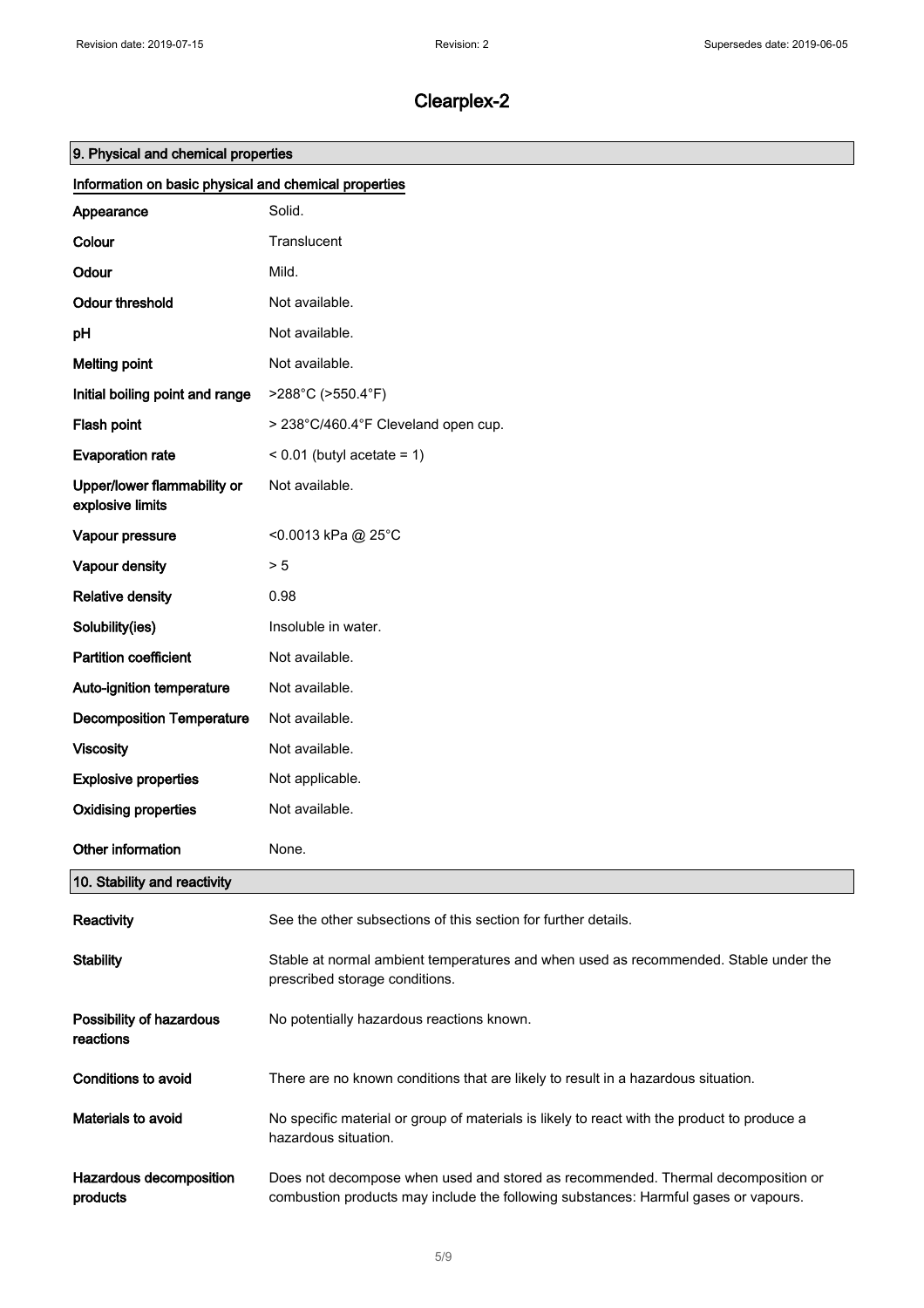### 11. Toxicological information

| Information on toxicological effects               |                                                                                                                                                  |
|----------------------------------------------------|--------------------------------------------------------------------------------------------------------------------------------------------------|
| <b>Toxicological effects</b>                       | Not regarded as a health hazard under current legislation.                                                                                       |
| Acute toxicity - oral                              |                                                                                                                                                  |
| Notes (oral LD <sub>50</sub> )                     | Based on available data the classification criteria are not met.                                                                                 |
| Acute toxicity - dermal                            |                                                                                                                                                  |
| Notes (dermal LD <sub>50</sub> )                   | Based on available data the classification criteria are not met.                                                                                 |
| Acute toxicity - inhalation                        |                                                                                                                                                  |
| Notes (inhalation LC <sub>50</sub> )               | Based on available data the classification criteria are not met.                                                                                 |
| Skin corrosion/irritation                          |                                                                                                                                                  |
| Animal data                                        | Based on available data the classification criteria are not met.                                                                                 |
| Serious eye damage/irritation                      |                                                                                                                                                  |
| Serious eye damage/irritation                      | Based on available data the classification criteria are not met.                                                                                 |
| Respiratory sensitization                          |                                                                                                                                                  |
| Respiratory sensitization                          | Based on available data the classification criteria are not met.                                                                                 |
| Skin sensitization                                 |                                                                                                                                                  |
| <b>Skin sensitization</b>                          | Based on available data the classification criteria are not met.                                                                                 |
| Germ cell mutagenicity                             |                                                                                                                                                  |
| Genotoxicity - in vitro                            | Based on available data the classification criteria are not met.                                                                                 |
| Carcinogenicity                                    |                                                                                                                                                  |
| Carcinogenicity                                    | Based on available data the classification criteria are not met.                                                                                 |
| <b>IARC carcinogenicity</b>                        | None of the ingredients are listed or exempt.                                                                                                    |
| <b>Reproductive toxicity</b>                       |                                                                                                                                                  |
| Reproductive toxicity - fertility                  | Based on available data the classification criteria are not met.                                                                                 |
| Reproductive toxicity -<br>development             | Based on available data the classification criteria are not met.                                                                                 |
| Specific target organ toxicity - single exposure   |                                                                                                                                                  |
| STOT - single exposure                             | Not classified as a specific target organ toxicant after a single exposure.                                                                      |
| Specific target organ toxicity - repeated exposure |                                                                                                                                                  |
| STOT - repeated exposure                           | Not classified as a specific target organ toxicant after repeated exposure.                                                                      |
| Aspiration hazard                                  |                                                                                                                                                  |
| <b>Aspiration hazard</b>                           | Not relevant. Solid.                                                                                                                             |
|                                                    |                                                                                                                                                  |
| <b>General information</b>                         | No specific health hazards known. The severity of the symptoms described will vary<br>dependent on the concentration and the length of exposure. |
| Inhalation                                         | No specific symptoms known.                                                                                                                      |
| Ingestion                                          | May cause discomfort if swallowed. May cause stomach pain or vomiting.                                                                           |
| Skin contact                                       | Prolonged contact may cause dryness of the skin.                                                                                                 |
| Eye contact                                        | No specific symptoms known. May be slightly irritating to eyes.                                                                                  |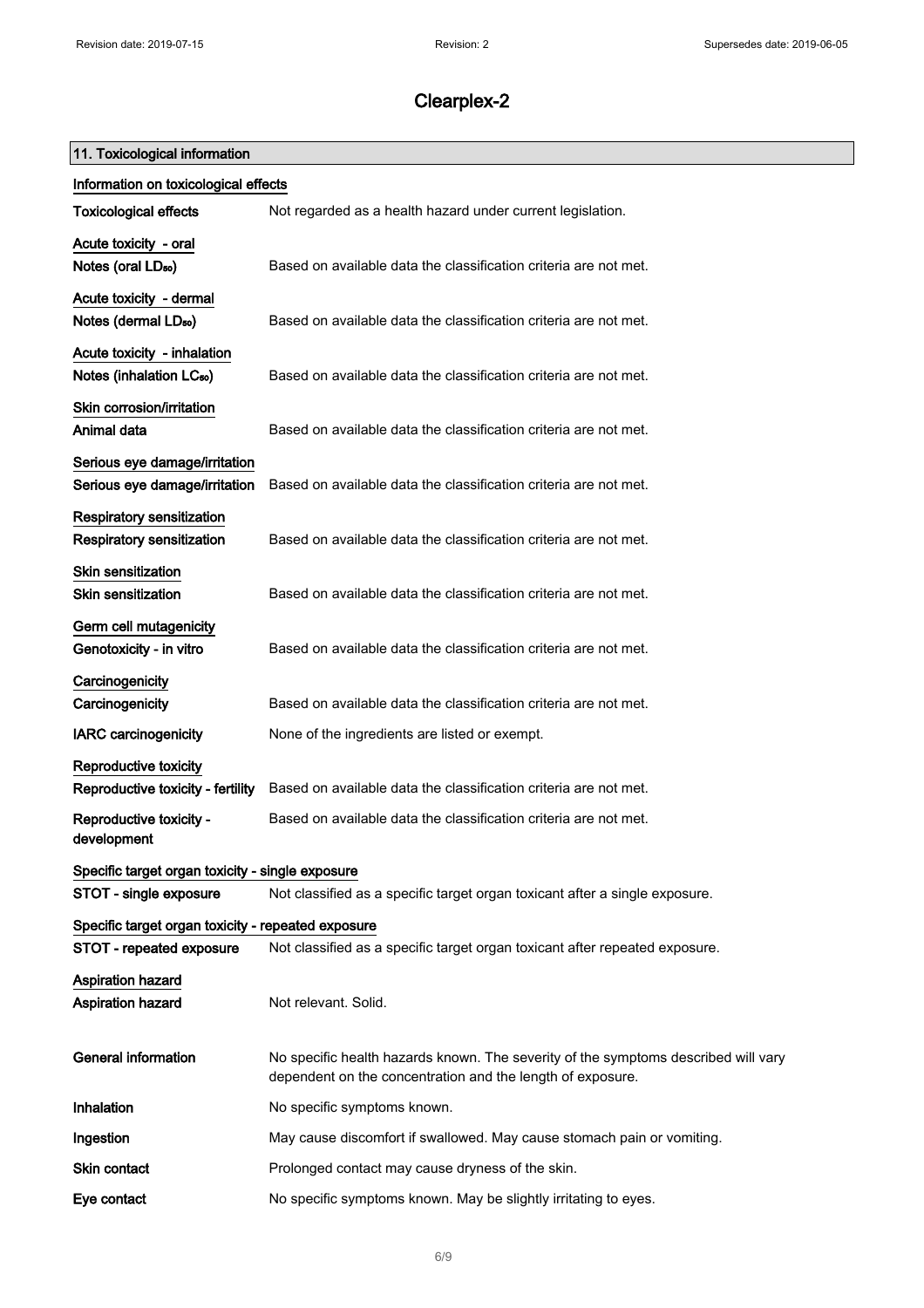| Route of exposure                          | Ingestion Inhalation Skin and/or eye contact                                                                                                                                                                                                                                                                                                                                                                                  |
|--------------------------------------------|-------------------------------------------------------------------------------------------------------------------------------------------------------------------------------------------------------------------------------------------------------------------------------------------------------------------------------------------------------------------------------------------------------------------------------|
| <b>Target organs</b>                       | No specific target organs known.                                                                                                                                                                                                                                                                                                                                                                                              |
| 12. Ecological information                 |                                                                                                                                                                                                                                                                                                                                                                                                                               |
| Ecotoxicity                                | Not regarded as dangerous for the environment. However, large or frequent spills may have<br>hazardous effects on the environment.                                                                                                                                                                                                                                                                                            |
| <b>Toxicity</b>                            | Based on available data the classification criteria are not met.                                                                                                                                                                                                                                                                                                                                                              |
| Persistence and degradability              |                                                                                                                                                                                                                                                                                                                                                                                                                               |
| Persistence and degradability              | The degradability of the product is not known.                                                                                                                                                                                                                                                                                                                                                                                |
| <b>Bioaccumulative potential</b>           |                                                                                                                                                                                                                                                                                                                                                                                                                               |
| Bioaccumulative potential                  | No data available on bioaccumulation.                                                                                                                                                                                                                                                                                                                                                                                         |
| <b>Partition coefficient</b>               | Not available.                                                                                                                                                                                                                                                                                                                                                                                                                |
| Mobility in soil                           |                                                                                                                                                                                                                                                                                                                                                                                                                               |
| <b>Mobility</b>                            | No data available.                                                                                                                                                                                                                                                                                                                                                                                                            |
| Other adverse effects                      |                                                                                                                                                                                                                                                                                                                                                                                                                               |
| Other adverse effects                      | None known.                                                                                                                                                                                                                                                                                                                                                                                                                   |
| 13. Disposal considerations                |                                                                                                                                                                                                                                                                                                                                                                                                                               |
| Waste treatment methods                    |                                                                                                                                                                                                                                                                                                                                                                                                                               |
| <b>General information</b>                 | The generation of waste should be minimized or avoided wherever possible. Reuse or recycle<br>products wherever possible. This material and its container must be disposed of in a safe<br>way. Disposal of this product, process solutions, residues and by-products should at all times<br>comply with the requirements of environmental protection and waste disposal legislation and<br>any local authority requirements. |
| <b>Disposal methods</b>                    | Dispose of surplus products and those that cannot be recycled via a licensed waste disposal<br>contractor. Waste packaging should be collected for reuse or recycling. Incineration or landfill<br>should only be considered when recycling is not feasible. Waste should not be disposed of<br>untreated to the sewer unless fully compliant with the requirements of the local water<br>authority.                          |
| 14. Transport information                  |                                                                                                                                                                                                                                                                                                                                                                                                                               |
| General                                    | The product is not covered by international regulations on the transport of dangerous goods<br>(IMDG, IATA, TDG).                                                                                                                                                                                                                                                                                                             |
| UN number                                  |                                                                                                                                                                                                                                                                                                                                                                                                                               |
| UN No. (International)                     | Not applicable.                                                                                                                                                                                                                                                                                                                                                                                                               |
| UN proper shipping name                    |                                                                                                                                                                                                                                                                                                                                                                                                                               |
| Proper shipping name<br>(International)    | Not applicable.                                                                                                                                                                                                                                                                                                                                                                                                               |
| Transport hazard class(es)                 |                                                                                                                                                                                                                                                                                                                                                                                                                               |
| <b>Transport Labels</b><br>(International) | No transport warning sign required.                                                                                                                                                                                                                                                                                                                                                                                           |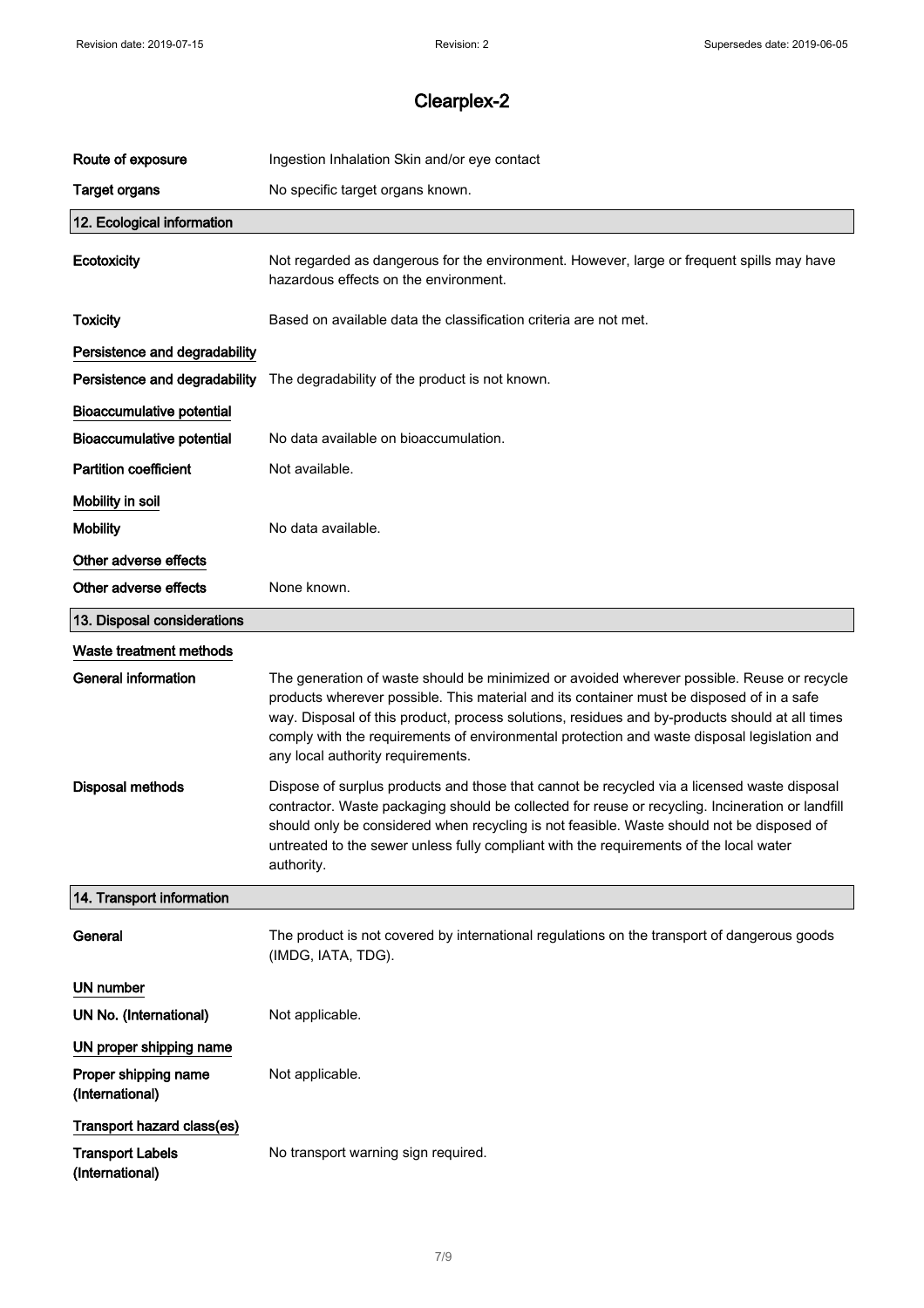#### Transport labels

No transport warning sign required.

#### DOT transport label

Packing group

Packing group (International) Not applicable.

### Environmental hazards

Environmentally hazardous substance/marine pollutant No.

#### Special precautions for user

Not applicable.

DOT TIH Zone Not applicable.

### Transport in bulk according to Not applicable. Annex II of MARPOL 73/78 and the IBC Code

### 15. Regulatory information

### Inventories

### Canada – DSL/NDSL

The following ingredients are listed or exempt:

Polybutene

White mineral oil (petroleum)

Aluminum benzoate stearate

Fatty acids, C16-18

Octadecanoic acid

Myristic acid

Polyisobutylene

2,6-Di-tert-butyl-4-methylphenol

Amines, C11-14 branched alkyl monohexyl and dihexyl phosphates

Synthetic amorphous, pyrogenic silica

Sodium benzoate

Nonhazardous ingredients (US only)

Phosphorothioic acid, O,O,O-triphenyl ester

### 16. Other information

| <b>Training advice</b>   | Read and follow manufacturer's recommendations. Only trained personnel should use this<br>material. |
|--------------------------|-----------------------------------------------------------------------------------------------------|
| <b>Revision comments</b> | Rereleased through new GHS Software.                                                                |
| <b>Revision date</b>     | 2019-07-15                                                                                          |
| Revision                 | 2                                                                                                   |
| Supersedes date          | 2019-06-05                                                                                          |